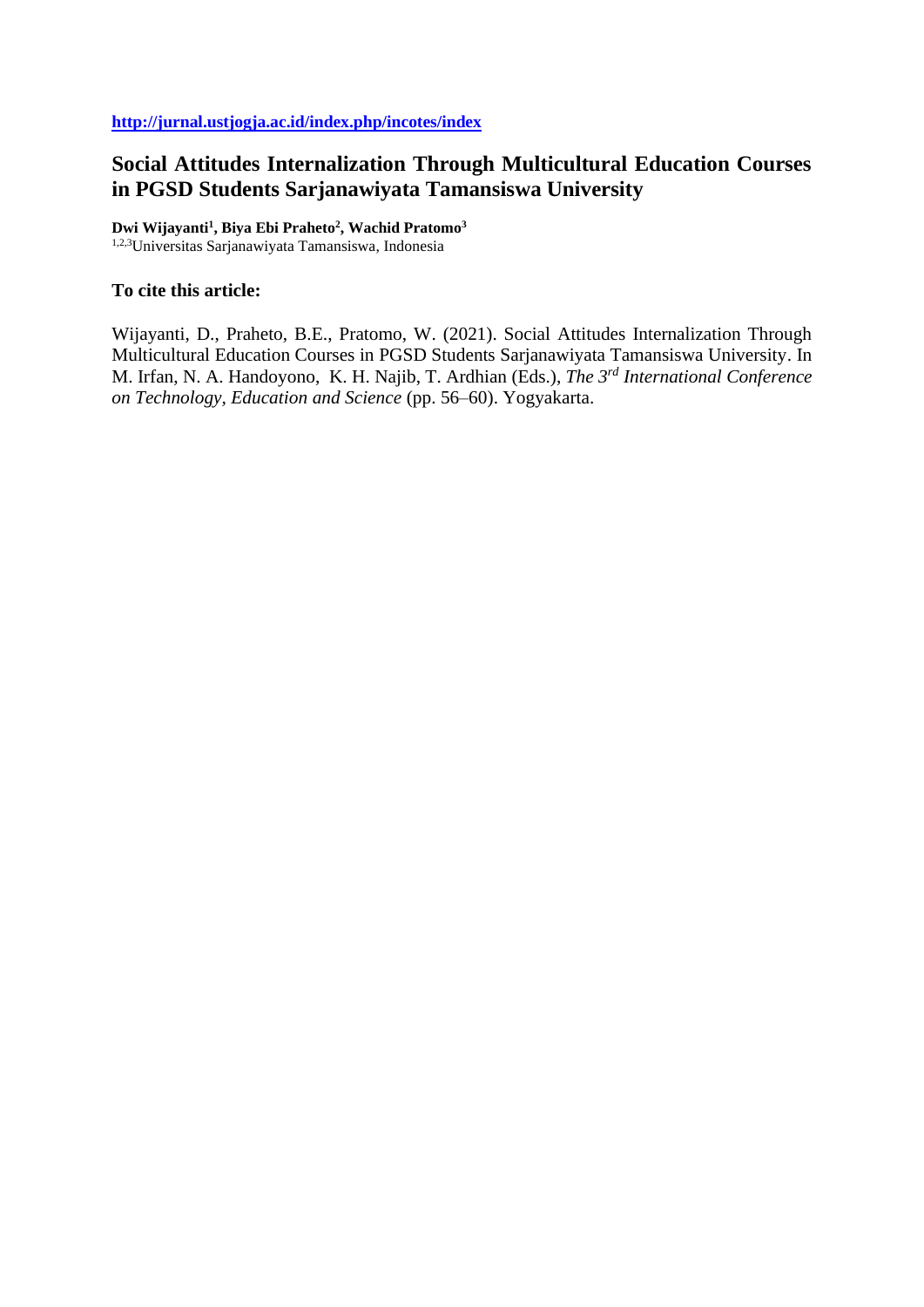InCoTES 2021 ISSN: 978-602-6258-14-4

## **Social Attitudes Internalization Through Multicultural Education Courses in PGSD Students Sarjanawiyata Tamansiswa University**

**Dwi Wijayanti<sup>1</sup> , Biya Ebi Praheto<sup>2</sup> , Wachid Pratomo<sup>3</sup>** <sup>1,2,3</sup>Universitas Sarjanawiyata Tamansiswa, <sup>1</sup>Indonesia <sup>1</sup>dwiwijayanti.ust@gmail.com

| <b>Article Info</b>                                                                 | <b>Abstract</b>                                                                                                                                                                                                                                                                                                                                                                                                                                                                                                                                                                                                                                                                                                                                                                                                                                                                                                                                                                                                                                                                                                                                                                                                                                                                                                                                                                                                                                                                                                                                                                                                                                                                                                                                                                                                                                                                                                                                                                                                                                                                                                                                                                                                                                                                              |
|-------------------------------------------------------------------------------------|----------------------------------------------------------------------------------------------------------------------------------------------------------------------------------------------------------------------------------------------------------------------------------------------------------------------------------------------------------------------------------------------------------------------------------------------------------------------------------------------------------------------------------------------------------------------------------------------------------------------------------------------------------------------------------------------------------------------------------------------------------------------------------------------------------------------------------------------------------------------------------------------------------------------------------------------------------------------------------------------------------------------------------------------------------------------------------------------------------------------------------------------------------------------------------------------------------------------------------------------------------------------------------------------------------------------------------------------------------------------------------------------------------------------------------------------------------------------------------------------------------------------------------------------------------------------------------------------------------------------------------------------------------------------------------------------------------------------------------------------------------------------------------------------------------------------------------------------------------------------------------------------------------------------------------------------------------------------------------------------------------------------------------------------------------------------------------------------------------------------------------------------------------------------------------------------------------------------------------------------------------------------------------------------|
|                                                                                     | This study aims to: (1) Identify and describe the process of internalizing social<br>attitudes through multicultural education courses, (2) Identifying the problems                                                                                                                                                                                                                                                                                                                                                                                                                                                                                                                                                                                                                                                                                                                                                                                                                                                                                                                                                                                                                                                                                                                                                                                                                                                                                                                                                                                                                                                                                                                                                                                                                                                                                                                                                                                                                                                                                                                                                                                                                                                                                                                         |
| <b>Keywords</b>                                                                     | faced. (3) Describe solutions to problems in the process of internalizing social<br>attitudes through multicultural education courses for students at PGSD UST.                                                                                                                                                                                                                                                                                                                                                                                                                                                                                                                                                                                                                                                                                                                                                                                                                                                                                                                                                                                                                                                                                                                                                                                                                                                                                                                                                                                                                                                                                                                                                                                                                                                                                                                                                                                                                                                                                                                                                                                                                                                                                                                              |
| internalization of<br>social attitudes<br>multicultural<br>education<br><b>PGSD</b> | This research was conducted at PGSD UST in June-September 2021. The study<br>used a qualitative research method with a descriptive approach. Data collection<br>techniques are observation, interviews, and documentation. Instruments for<br>collecting data are observation guidelines, interview guidelines, and<br>documentation. The data analysis steps are data presentation, data reduction,<br>and verification, while the data validity test is carried out by increasing<br>persistence, and triangulation The results of the study: (1) Internalization of<br>social attitudes was carried out by incorporating social values in lecture<br>material, group division, assignment of social practices in the family<br>environment, and group presentations. Group presentation activities train<br>students to have social attitudes such as communicating, working together,<br>being responsible and confident, and being able to appreciate all forms of<br>differences. Social attitudes that are internalized are honest, disciplined,<br>responsible, caring, polite, responsive, and proactive behavior. Social attitudes<br>are internalized in both teaching materials and learning activities. (2) the<br>problems faced are the limited time available in the process of internalizing<br>social attitudes. There are technical problems in lectures, such as unstable<br>internet networks, power outages, quotas running out, damaged cellphones or<br>laptops, students who have never experienced direct social interaction with<br>classmates or lecturers, and limited learning resources for multicultural<br>education. (3) Solutions to overcome the problem are: inculcating social<br>attitudes inside and outside of learning through a series of tasks, both individual<br>assignments, and group assignments, informing lecture technicalities a few days<br>before implementation, giving assignments so that students interact with each<br>other in class and with the social environment, around their residence. Lecturers<br>also provide information regarding links to open access books, so students can<br>download books, journals/scientific publications that can be used, and upload<br>teaching materials on sipedar or whatsapp groups. |
|                                                                                     | Keywords: internalization of social attitudes, multicultural education,                                                                                                                                                                                                                                                                                                                                                                                                                                                                                                                                                                                                                                                                                                                                                                                                                                                                                                                                                                                                                                                                                                                                                                                                                                                                                                                                                                                                                                                                                                                                                                                                                                                                                                                                                                                                                                                                                                                                                                                                                                                                                                                                                                                                                      |

#### **Keywords: internalization of social attitudes, multicultural education, PGSD**

## **Introduction**

In the current era of globalization, technology is developing very rapidly. People can connect easily with others through technology. Technology can have a positive impact on society, but on the other hand, it has a negative impact, many socio-cultural crises occur in society. For examples, such as decreased respect for and compliance with the law, ethics, morals, and social politeness. Therefore, it is important to equip the community with social attitudes such as respect for differences, social care, social participation, to maintain the unity and integrity of Indonesia.

The way to cultivate social attitudes in diversity is through multicultural education. Multicultural education in Indonesia is taught in universities in all education majors. Students who come from cross-ethnic, religious, racial,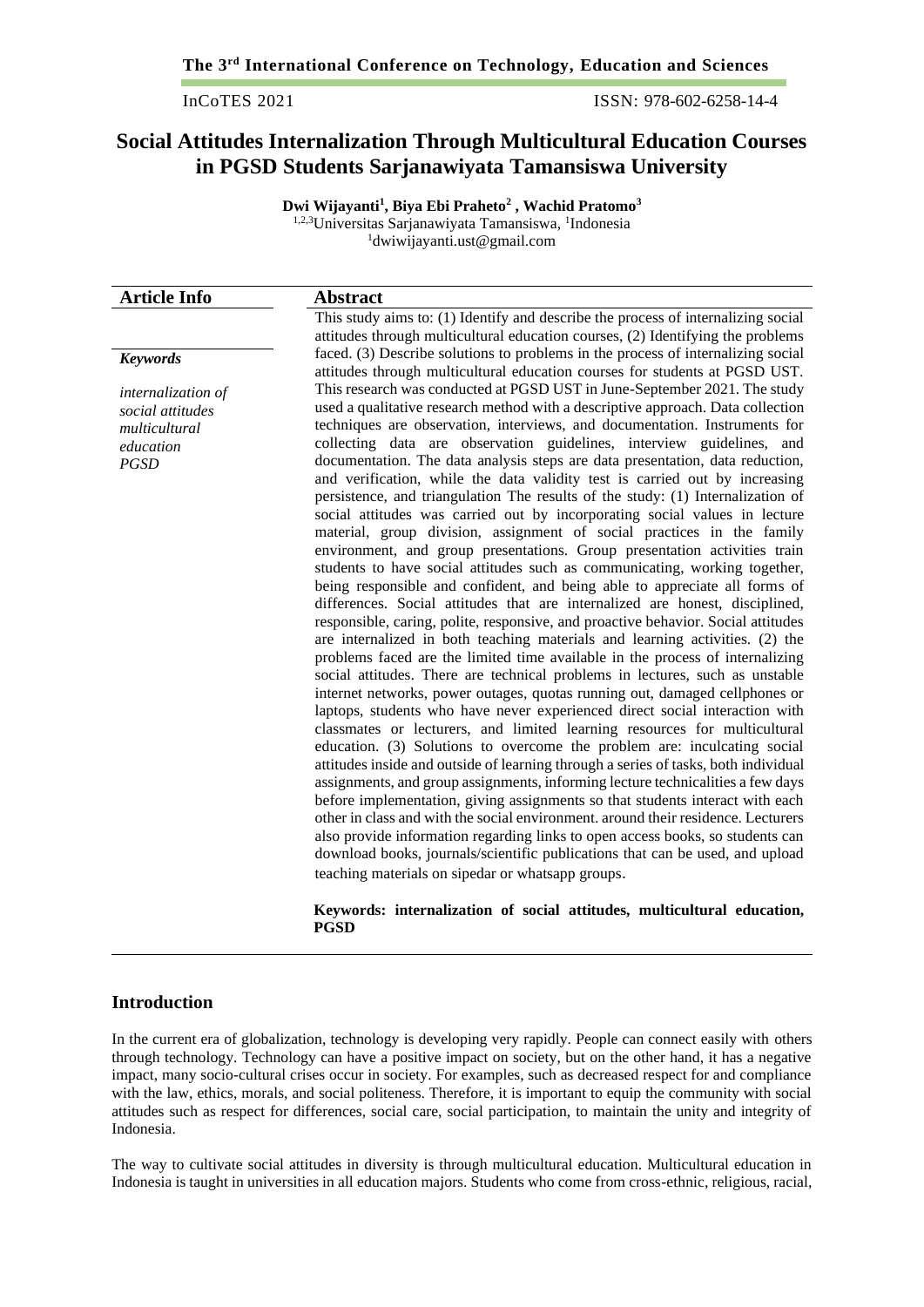economic status, culture, and others, are important to take this course. Multicultural education courses in principle are courses that teach students to tolerate and respect differences so that later these differences do not become a source of conflict and division. This attitude of mutual tolerance will make Indonesia's diversity become a wealth of culture and national identity.

Multicultural education is expected to make students have good social attitudes, respect each other and become good citizens in social life in society. Students can easily interact with other people and can be accepted in society. Students can also understand that humans need each other, respect each other, and have a sense of responsibility for their obligations so that they can interact in plural and heterogeneous social life. Through multicultural education courses, it is hoped that students will be able to grow social attitudes so that order is realized in sociocultural life so that they become good human beings, have character and have noble character. This is in line with the vision of the UST PGSD Study Program, namely in 2024 to become one of the superior study programs in primary school teacher education based on Tamansiswa teachings. One of the goals is to produce educators who are active, creative, innovative, virtuous, and able to apply Tamansiswa teachings.

The PGSD Study Program is required not only to produce professional elementary teacher candidates but also elementary school teacher candidates who apply Tamansiswa teachings. Through the internalization of social attitudes in multicultural education courses, students are expected to have good social knowledge, qualified social skills, and noble character based on Tamansiswa teachings.

#### *Social Attitude Concept*

Attitude is an abstract thing that can be seen concretely through its symptoms. Attitude is a human tendency to act or not act on a phenomenon. Attitudes are usually raised by humans by acting or acting in social activities with certain feelings in response to the object of the situation or condition in the surrounding environment. Ari Irawan (2019: 231) states that attitude is individual awareness that determines real actions in social activities, then social attitude is individual awareness that determines real actions, which are repeated against social objects.

According to Muhammad Hanif (2014: 8-9), social attitude is the response of people in a group to a stimulus in the form of a social object and is repeatedly expressed negatively or positively. Lickona (2013: 75) states that the attitude of help can guide to do good with the heart. This can assist a person in fulfilling his responsibilities towards widely applicable ethics. This is then referred to as social attitudes.

Social attitude is a person's awareness to behave in a certain way and a certain environment towards social objects. Social attitudes are reflected in honest, disciplined, responsible, caring, polite, responsive, and proactive behavior, and show attitudes as part of the solution to various problems.

#### *Factors Affecting Social Attitude*

Pupu Saeful Rahmat (2019: 50-52) states that the factors that influence social attitudes are divided into two, namely indogen factors and exogenous factors. Indogen factors are factors that influence the social attitudes of students who come from within, including suggestions, identification, and imitation. While exogenous factors are factors that influence the social attitudes of students from outside themselves, including the family, school, and community environment.

#### *Multicultural Education*

Multicultural education is a process of developing all human potentials that respect plurality and heterogeneity as a consequence of cultural, ethnic, ethnic, and religious diversity (Maslikhah, 2007:48).

James Banks (Mahfud, 2006:167) defines multicultural education as education for people of color. That is, multicultural education wants to explore differences as a necessity (a gift from God) then, how we can respond to differences tolerantly.

Maslikhah (2007:48) explains that multicultural education is a process that is defined as the process of developing the attitudes and behavior of a person or group of people to mature humans through teaching, training, processes, actions, and ways of educating that respect plurality and heterogeneity universally. humanistic.

#### *Multicultural Education Goals*

According to Banks (Wijayanti, 2019: 5-9) the goals of multicultural education include the development of ethnic and cultural literacy, basic psychological personal development, clarification of values and attitudes, multicultural competence, basic skills abilities, equality, and excellence in education, personal strengthening for social reform, have a strong national and state insight, have cross-cultural and cross-national life insights as citizens of the world, live side by side peacefully,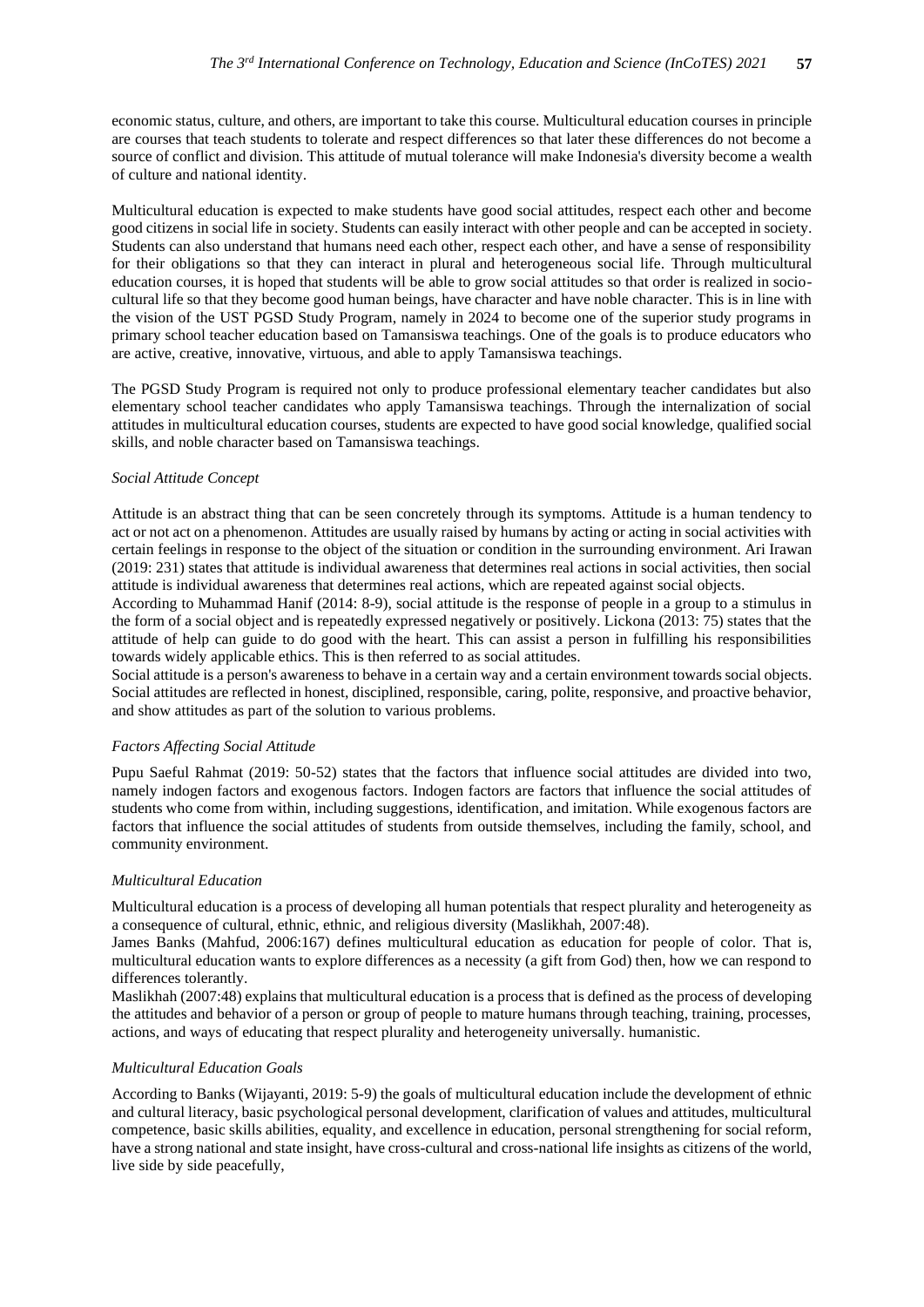If studied more deeply, cultural competence is formed by four factors (Zamroni, 2011), namely mastery of knowledge, critical thinking (critical power), ability to develop something or knowledge, and practical ability. These four factors are not static but dynamic, constantly moving to form cultural competence.

## **Method**

This research was conducted at PGSD UST in June-September 2021. This study used a qualitative research method with a descriptive approach. According to Sugiyono (2015:15), qualitative research methods are research methods based on the philosophy of postpositivism, which are used to examine the condition of natural objects. Data collection techniques are observation, interviews, and documentation. Data collection instruments with observation guidelines and interview guidelines and documentation. The data analysis steps include data presentation, data reduction, and verification, while the data validity test is carried out by increasing persistence, and triangulation.

## **Results and Discussion**

#### *The process of internalizing social attitudes through multicultural education courses for UST PGSD students*

Abu Ahmadi (2007: 152) states that social attitudes are individual awareness that determines real and repeated actions against social objects. This social attitude is not expressed by a person but is noticed by the people of the group. Examples of how students respond to other people are how students talk or communicate and help each other. In the Multicultural Education course, the cultivation of social attitudes is carried out in several stages: First, increasing the understanding of Multicultural Education lecturers on the importance of internalizing social attitudes in students. Students come from Sabang to Merauke, with different characteristics. Students need to know each other, interact in class so that the internalization of this social attitude is an effort to make it easier for them to interact, establish cooperation, have the spirit of belonging, and be responsible for shared tasks. Without social attitudes, there will be no solidity in the classroom and the learning process in the classroom will be individualistic. Internalization of social attitudes can be done through incorporating social values into lecture materials, dividing discussion groups, assigning social practices in the family environment, and group presentations. According to Pupu Saeful Rahmat (2019:52), one of the important factors in instilling social attitudes in students is the school environment. The school environment is related to the learning system, teacherstudent relationships, learning facilities, and learning atmosphere which will have an impact on the mood of the students and subsequently have an impact on the social attitudes of students. These environmental factors also apply in college lectures.

Second, the implementation of the selection of social attitudes. The selection is done because not all social attitudes can be taught in one semester. Lecturers need to select social attitudes so that the internalization process can run well. Based on the results of the research, the social attitudes selected by the lecturer in the Multicultural Education course include honest, disciplined, responsible, caring, polite, responsive, and proactive behavior.

Third, the social attitude selection process that has been carried out in the previous stage is then poured into the form of semester learning planning (RPS). Social attitudes are internalized in both teaching materials and learning activities starting from meetings 1 to 16.

#### *Problems faced in the process of internalizing social attitudes through multicultural education courses for UST PGSD students.*

According to Armo Amo et al (2019: 60), social attitude is a person's awareness to behave in a certain way and a certain environment towards social objects. Social attitudes are reflected in honest, disciplined, and responsible behavior. A person's social attitude will be formed into a good personality if it is supported by a good environment. The various obstacles faced by students will find it difficult to be disciplined in attending lectures, lack of sense of responsibility due to technical problems so that the internalization of social attitudes is not optimal. Some of the problems faced in internalizing social attitudes in multicultural education courses at PGSD UST are:

- 1. Limited time in the process of internalizing attitudes
- 2. Lecture technical problems (unstable internet network, power outage, quota runs out, damaged cell phone or laptop, etc.).
- 3. Students who do not experience social interaction in class directly
- 4. *Limited learning resources for multicultural education*

.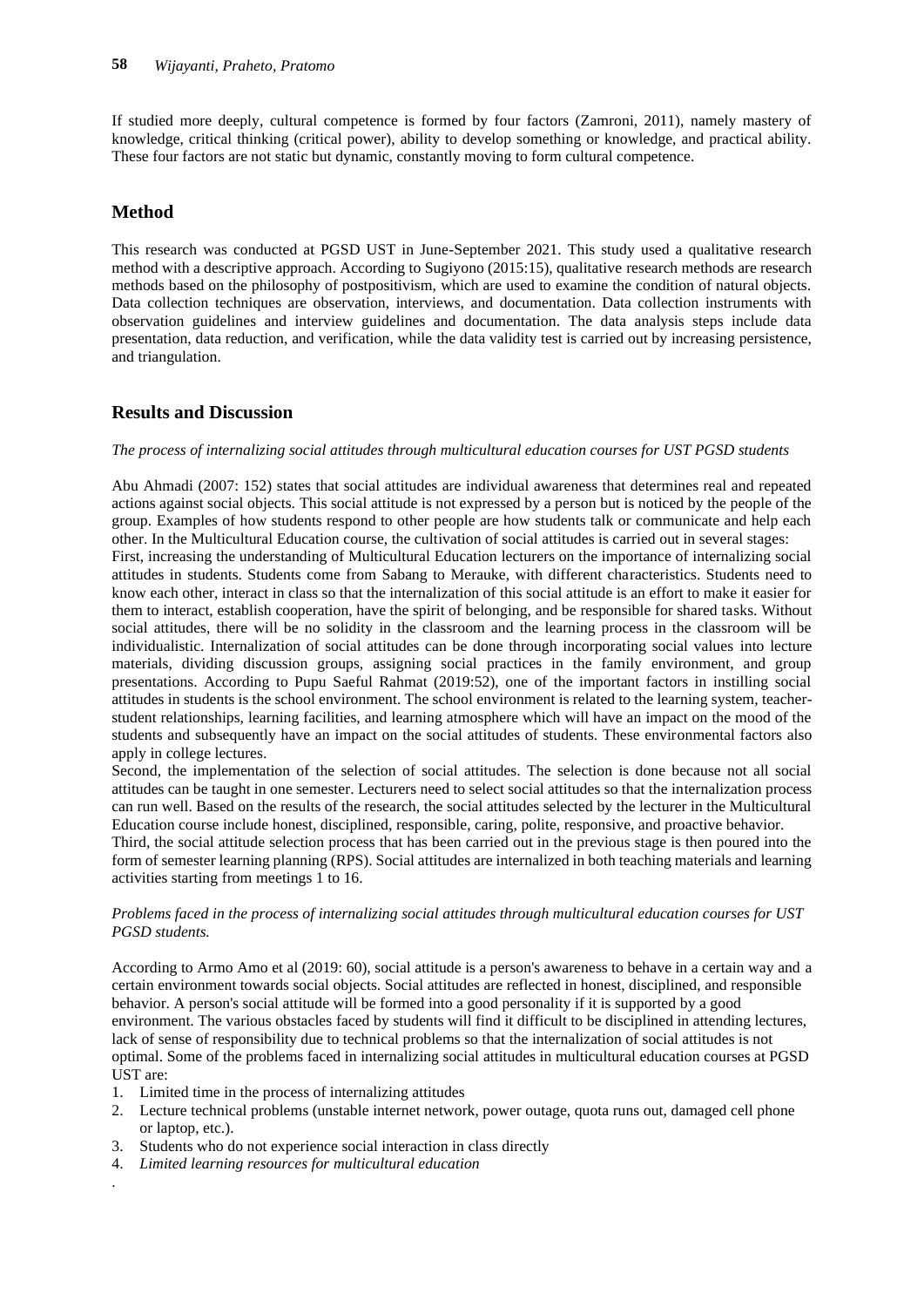*Solutions in tackling the problem of internalizing social attitudes through multicultural education courses for students at PGSD UST*

The cultivation of social attitudes is not only carried out during lectures but also outside of lectures through a series of tasks, both individual assignments and group assignments, informing lecture technicalities a few days before implementation, giving assignments so that students interact with each other in class and with the social environment around their residence. According to Serli Marlina (2014: 110) that social attitudes in children are seen in children's activities and activities in cooperating with other people, peers, and teachers. Therefore, through a series of lecture assignments, students are expected to be able to have positive social attitudes. In addition, lecturers also provide information regarding links to open access books, so students can download books, journals/scientific publications that can be used, and upload teaching materials on sipedar or WhatsApp groups.

## **Conclusion**

Based on the results of the study, it was concluded that the internalization of social attitudes through multicultural education courses for students at PGSD UST was carried out from the planning, implementation, to the evaluation process which included: First, lecturers' understanding of the importance of internalizing social attitudes among UST students was very diverse. Without social attitudes, there will be no solidity in the classroom and the learning process in the classroom will be individualistic. Internalization of social attitudes can be done through incorporating social values into lecture materials, dividing discussion groups, assigning social practices in the family environment, and group presentations. Second, the selection of social attitudes includes honest, disciplined, responsible, caring, polite, responsive, and proactive behavior. Third, the social attitudes that have been chosen are poured into the form of semester learning plans (RPS). social attitudes are internalized in both teaching materials and learning activities starting from meetings 1 to 16.

The problems faced in the process of internalizing social attitudes through multicultural education courses for students at PGSD UST include: the time required in the process of internalizing attitudes is quite long, whereas in reality there is only 1 semester. There are technical problems in lectures, such as unstable internet networks, power outages, quota runs out, damaged cellphones or laptops. In addition, students have never experienced direct social interaction with classmates or with lecturers so that the sense of togetherness becomes less and social attitudes become less than optimal, and the last obstacle is the limited learning resources of multicultural education.

Solutions to overcome the problem of the process of internalizing social attitudes through multicultural education courses for students at PGSD UST include: Cultivating social attitudes is carried out inside and outside learning through a series of tasks, both individual assignments, and group assignments, informing the technical lectures a few days before the implementation, giving The task is for students to interact with each other in class and with the social environment around where they live. In addition, lecturers also provide information regarding links to open access books, so students can download books, journals/scientific publications that can be used, and upload teaching materials on sipedar or WhatsApp groups.

## **Recommendations**

Based on the conclusion of the study, there are several suggestions, namely:

Suggestions for Lecturers who teach Multicultural Education courses: it is hoped that they can be more careful in choosing, selecting the right social attitudes, so that they can be carried out well, especially in online learning during the current Covid 19 pandemic. Not only that, Lecturers, as well as role models, should be able to provide examples of positive social attitudes for students.

Suggestions for students: students pay more attention to the learning process so that the knowledge gained becomes more meaningful.